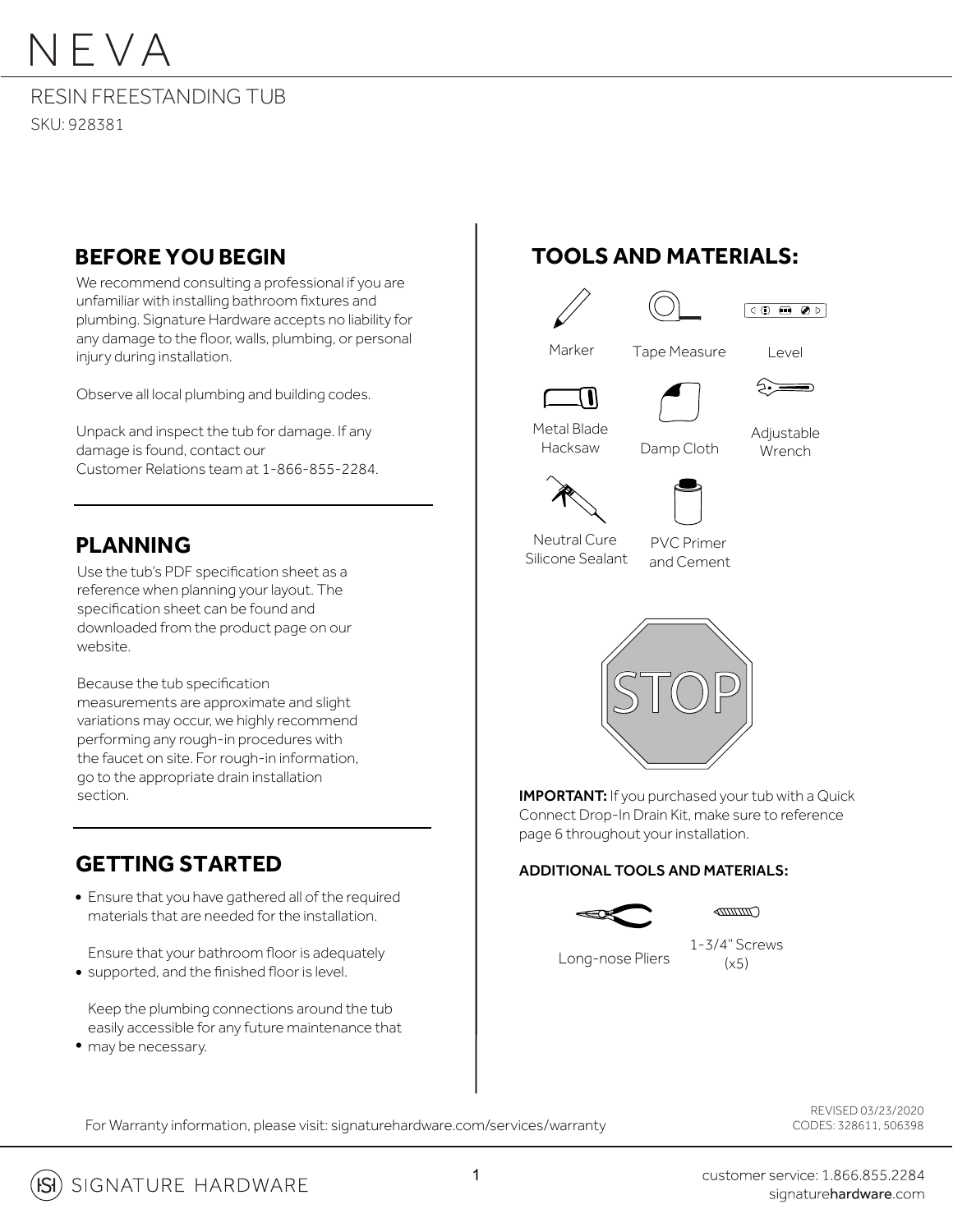RESIN FREESTANDING TUB SKU: 928381

### **INSTALLATION WITH UNDERFLOOR ACCESS**

1. Set the tub in the desired location and mark the drain hole location on the floor. Then, move the tub away from the desired installation location so that the plumbing can be installed.



2. Turn bathtub upside down and rest it on a moving 4. Your resin tub will come with a drain installed. blanket, cardboard, or other soft surface to prevent scratching the rim. Use caution when turning the bathtub upside down, as the product may be heavy and may require assistance to rotate.



3. Place a level across the bottom of the tub to represent floor level. Raise adjustable leveling supports to touch level. Then, raise the support an additional 1/8" to ensure the bathtub is supported by the support feet and not by the tub walls.



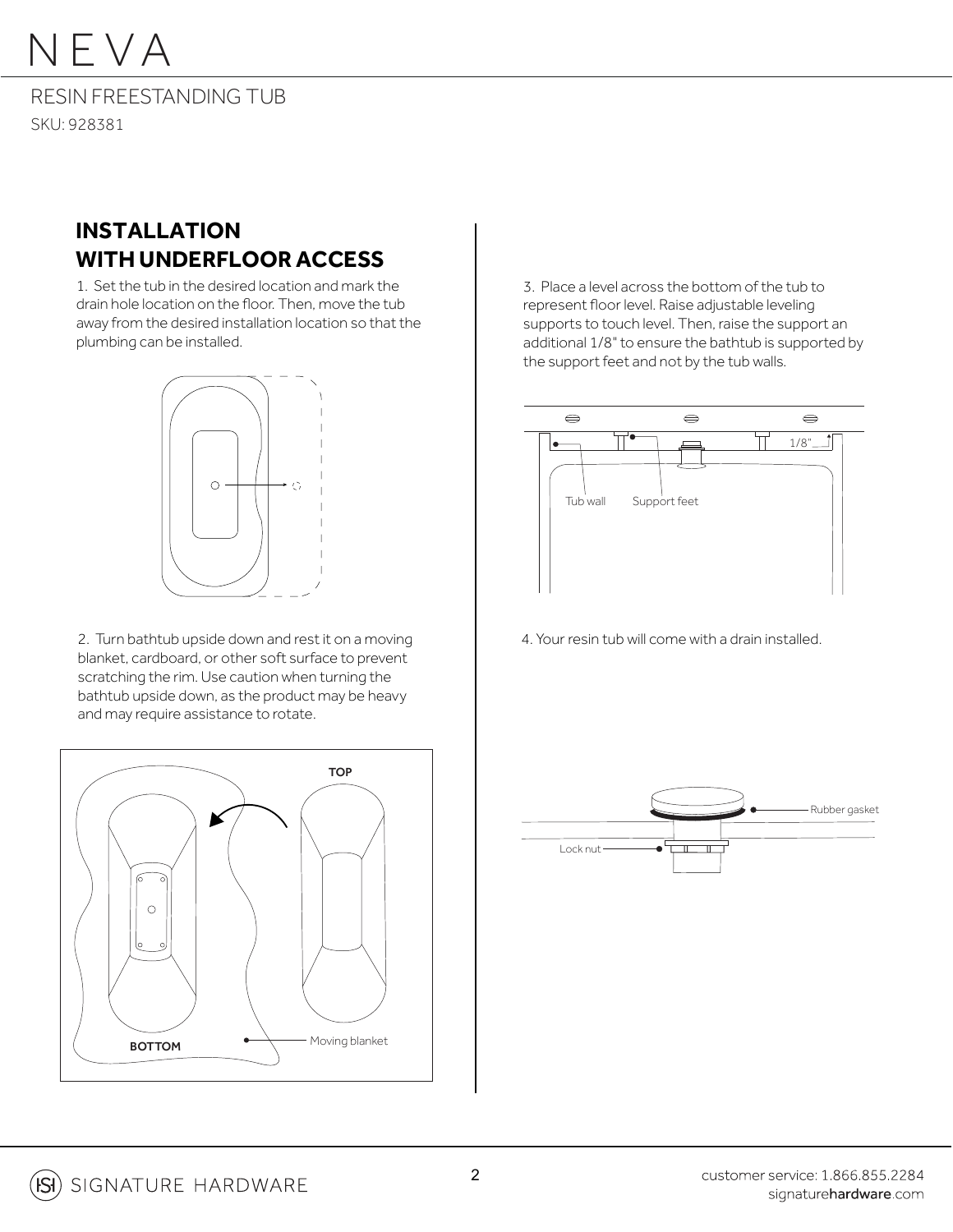### RESIN FREESTANDING TUB SKU: 928381

5. Attach the flanged PVC hub adapter to the exposed threads on the bottom of the tub. Use a small amount of silicone on the threads to act as sealant. Allow the silicone to dry fully.



6. Cut the appropriate amount of the 1 1/2" PVC to ensure a proper connection into the P-trap under the floor. Use the PVC primer and cement to secure the installation to the P-trap.



7. Fill the tub with water to check for any leaks from the connections. Verify that the drain is working properly.



8. Finish your installation by running a bead of neutral cure silicone sealant around the base of the tub where it meets the floor. Wipe away any excess sealant with a damp cloth.

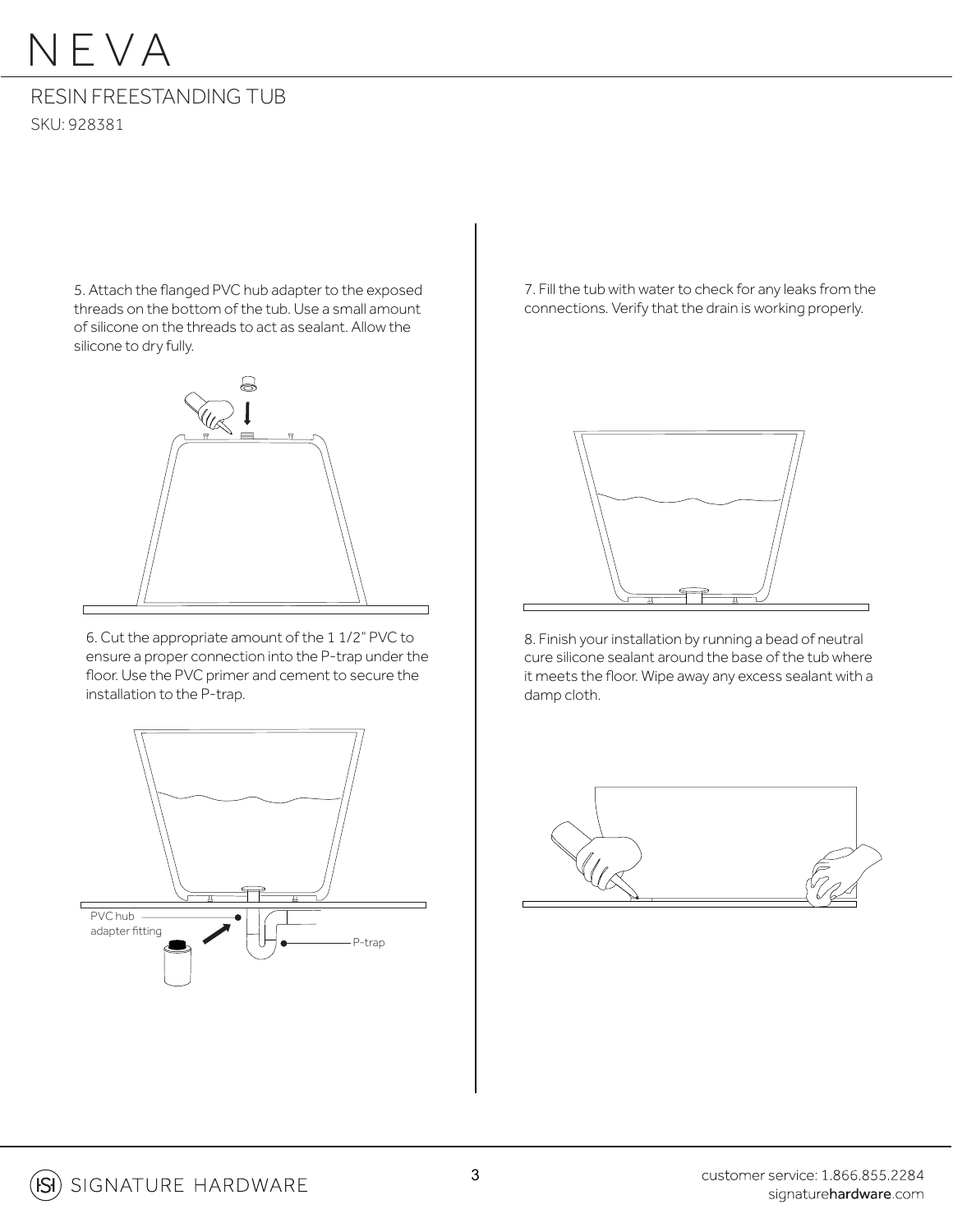RESIN FREESTANDING TUB SKU: 928381

### **INSTALLATION: WITHOUT UNDERFLOOR ACCESS / SLAB FLOOR INSTALLATION**

1. Set the tub in the desired location and mark the drain hole location on the floor. Then, move the tub away from the desired installation location so that the plumbing can be installed.



2. Turn bathtub upside down and rest it on a moving blanket, cardboard, or other soft surface to prevent scratching the rim. Use caution when turning the bathtub upside down, as the product may be heavy and may require assistance to rotate.



3. Place a level across the bottom of the tub to represent floor level. Raise adjustable leveling supports to touch level. Then, raise the support an additional 1/8" to ensure the bathtub is supported by the support feet and not by the tub walls.



4. Once support feet are adjusted, dry fit the PVC hub adapter onto the drain threads. Use a tape measure to determine the gap between the bottom of the tub, starting at the drain inside flange of the hub adapter, and the floor. Use the level to simulate the floor. The drain pipe should extend approximately 1" above the finished floor; however, this will vary depending on the height of the tub.

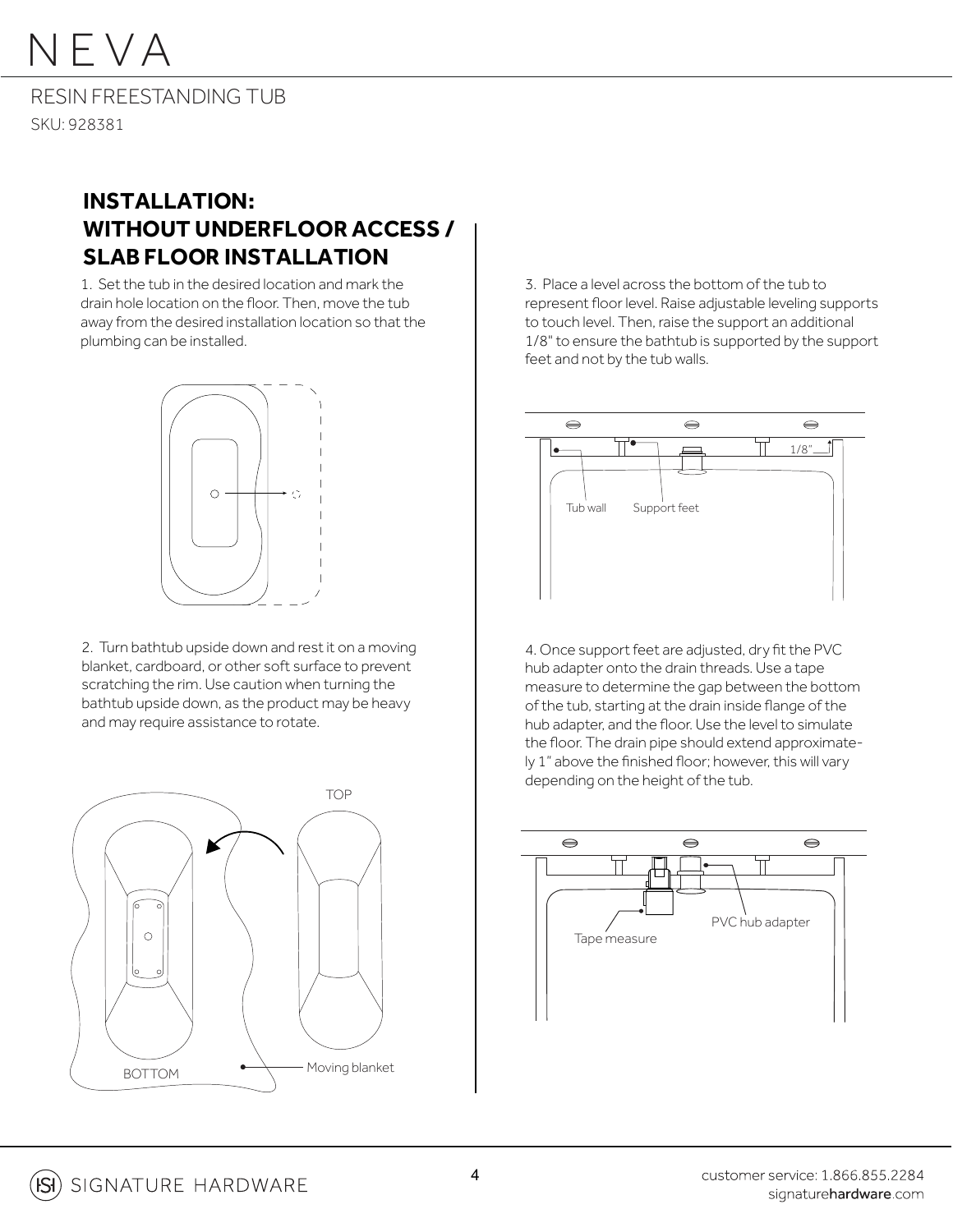#### RESIN FREESTANDING TUB SKU: 928381

5. Trim the 1½" PVC drain pipe extending from the floor to the appropriate length.



6. Attach the flanged PVC hub adapter to the exposed threads on the bottom of the tub. Use a small amount of silicone on the threads to act as sealant. Allow the silicone to dry fully.



7. Turn the tub to upright position. Then, apply PVC primer and cement to the female end of hub adapter and to male PVC pipe rough-in above floor level.



8. Center tub directly over PVC rough-in, place tub onto PVC pipe with twisting motion to ensure proper adhesion of PVC Cement.

Note: Unscrew the pop up mechanism and drain cover to get a better view of the male PVC rough-in.

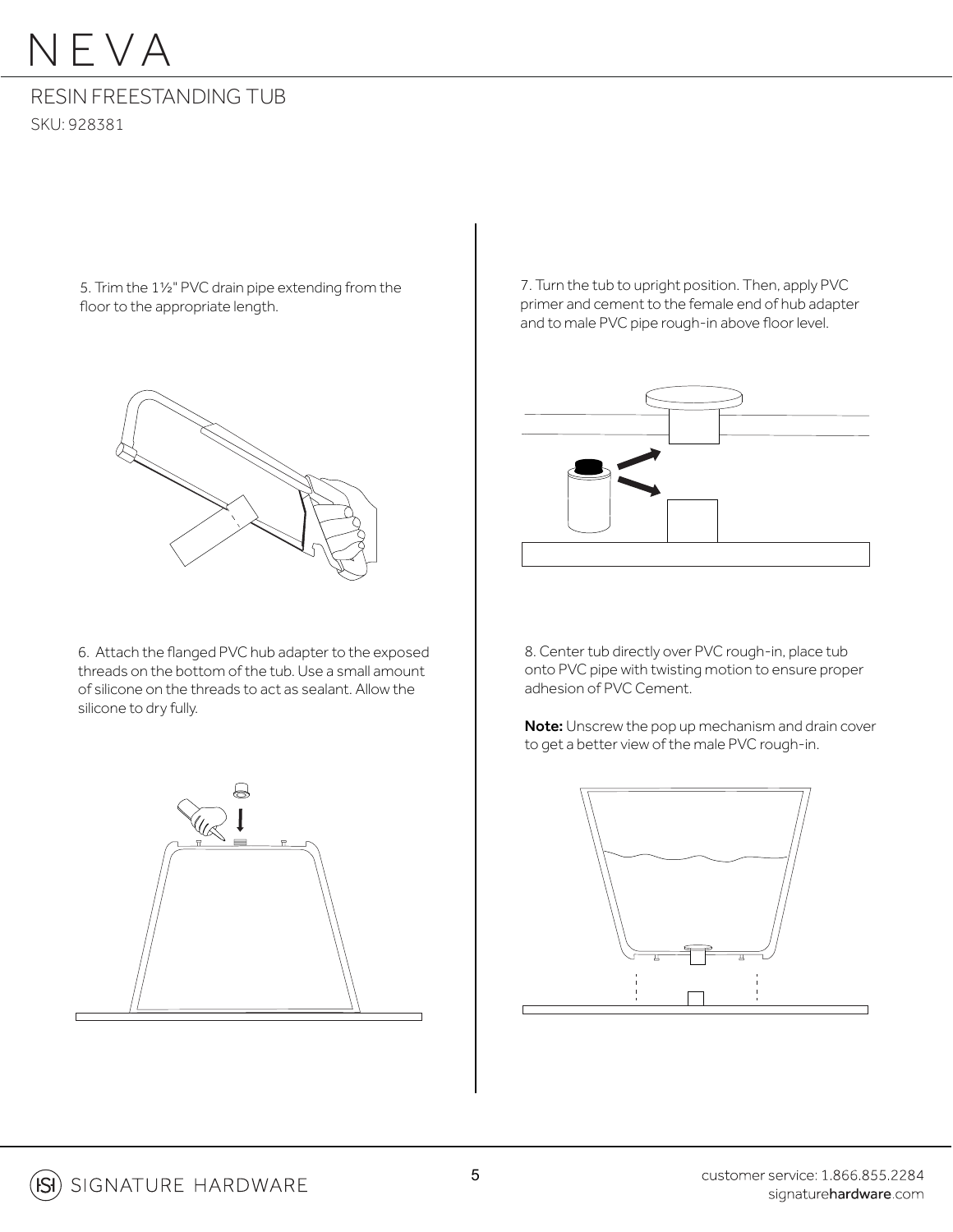### RESIN FREESTANDING TUB SKU: 928381

9. Fill the tub with water to check for any leaks from the connections. Verify that the drain is working properly.



10. Finish your installation by running a bead of neutral cure silicone sealant around the base of the tub where it meets the floor. Wipe away any excess sealant with a damp cloth.

### **INSTALLATION WITH QUICK CONNECT DRAIN**

1. Drill a 4" diameter hole in the sub floor where the drain will be installed.



2. Measure the distance from the inside of the p-trap to the top of the sub floor (p-trap not included).



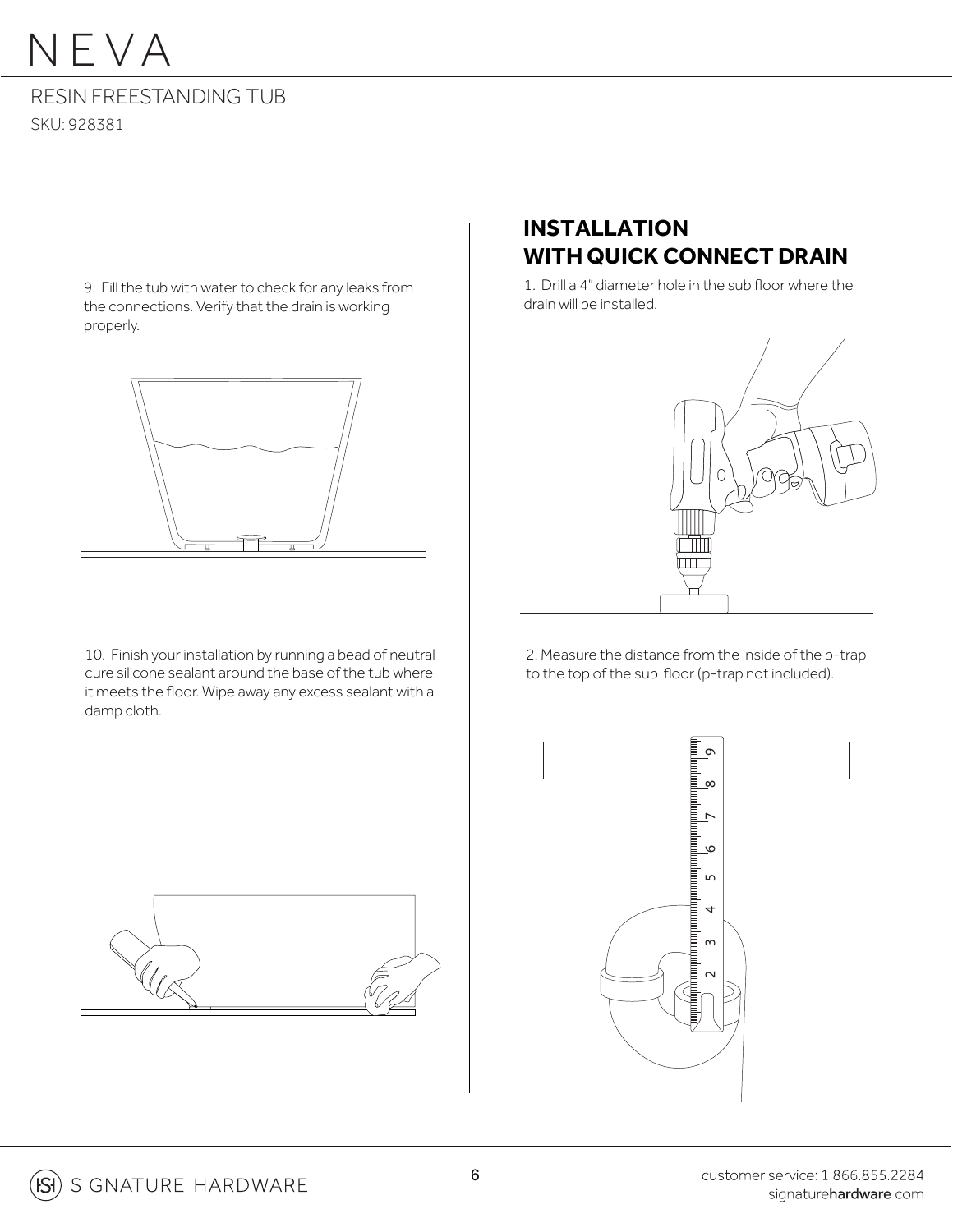#### RESIN FREESTANDING TUB SKU: 928381

3. Cut the provided 1 ½" PVC pipe 3" shorter than the distance between the floor and the p-trap (measurement taken in step two).



4. Apply PVC primer and cement to the outside of the PVC pipe and to the inside of the p-trap, per manufacturer instructions. Insert the pipe firmly into the p-trap until cement is bonded.



5. Apply PVC primer and cement to the outside of the PVC pipe and to the inside of the drop-in drain insert.



6. Slide the drop-in drain onto the PVC pipe, using a twisting motion to ensure proper cement bond, apply pressure until the cement is fully set. Ensure that the rim of the drop-in drain sits flush on the sub floor. Act quickly before cement sets.

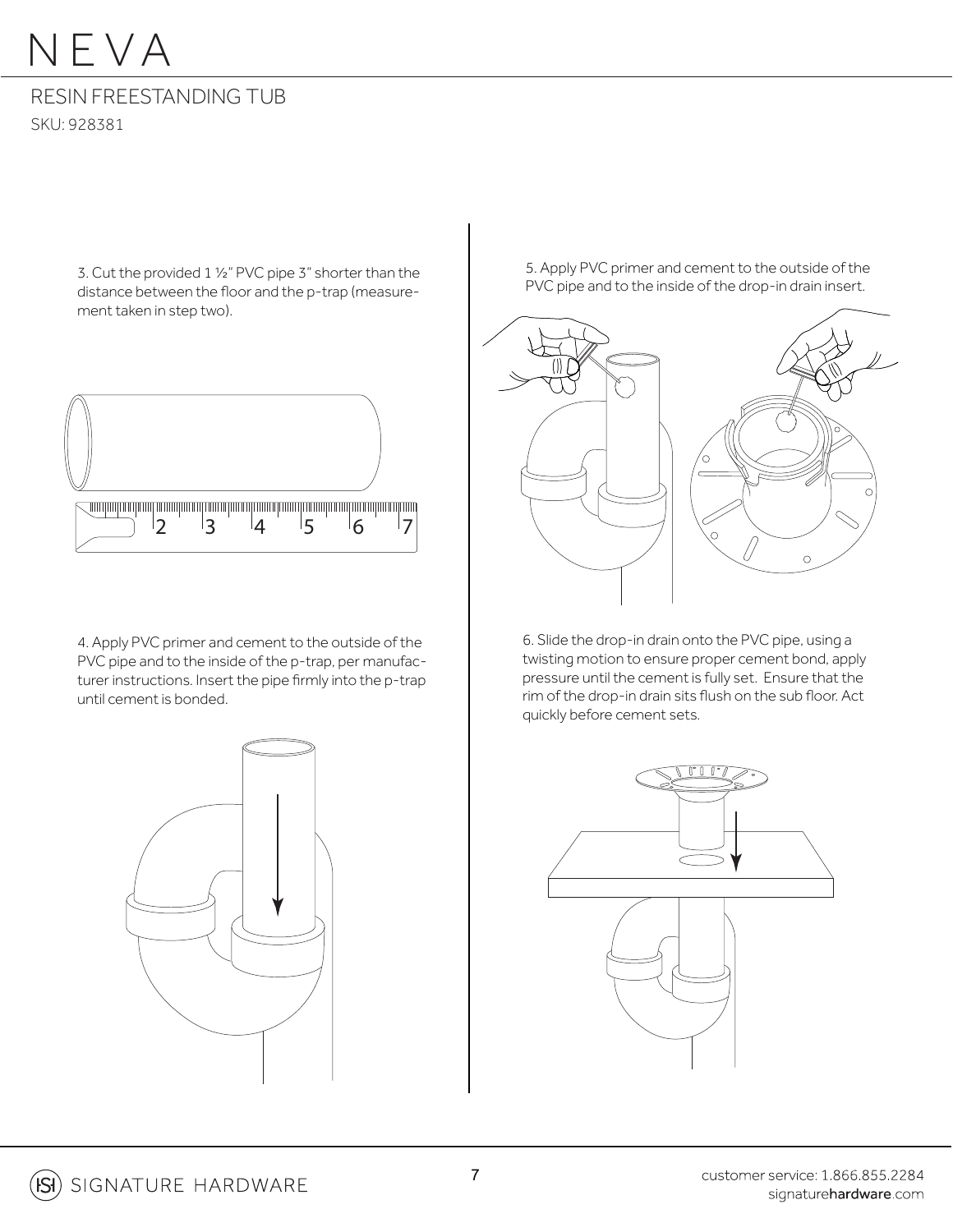#### RESIN FREESTANDING TUB SKU: 928381

9. Install the flooring surface, such as tile, leaving an opening around the drain as shown.

Note: If you are installing a decorative tail piece and floor flange, install the tile and leave an opening that is 2 1/4" diameter wide directly above the drain plug to ensure the floor flange covers the hole.



10. Remove the drain plug with a pair of long nose pliers.



11. Once ready for tub installation, apply the provided lubricant to the rubber portion of the inside of the drain.



12. Affix the appropriate tail piece to the waste and overflow. Ensure the measurement between the base of the drain and the p-trap will accommodate the tail piece. **Do not cut the brass tail piece that is included with the drop-in drain kit.**

**Note:** If installing a freestanding tub with an exposed drain and overflow, use the tail piece provided with the tub's drain rather than those provided with the drop-in drain.

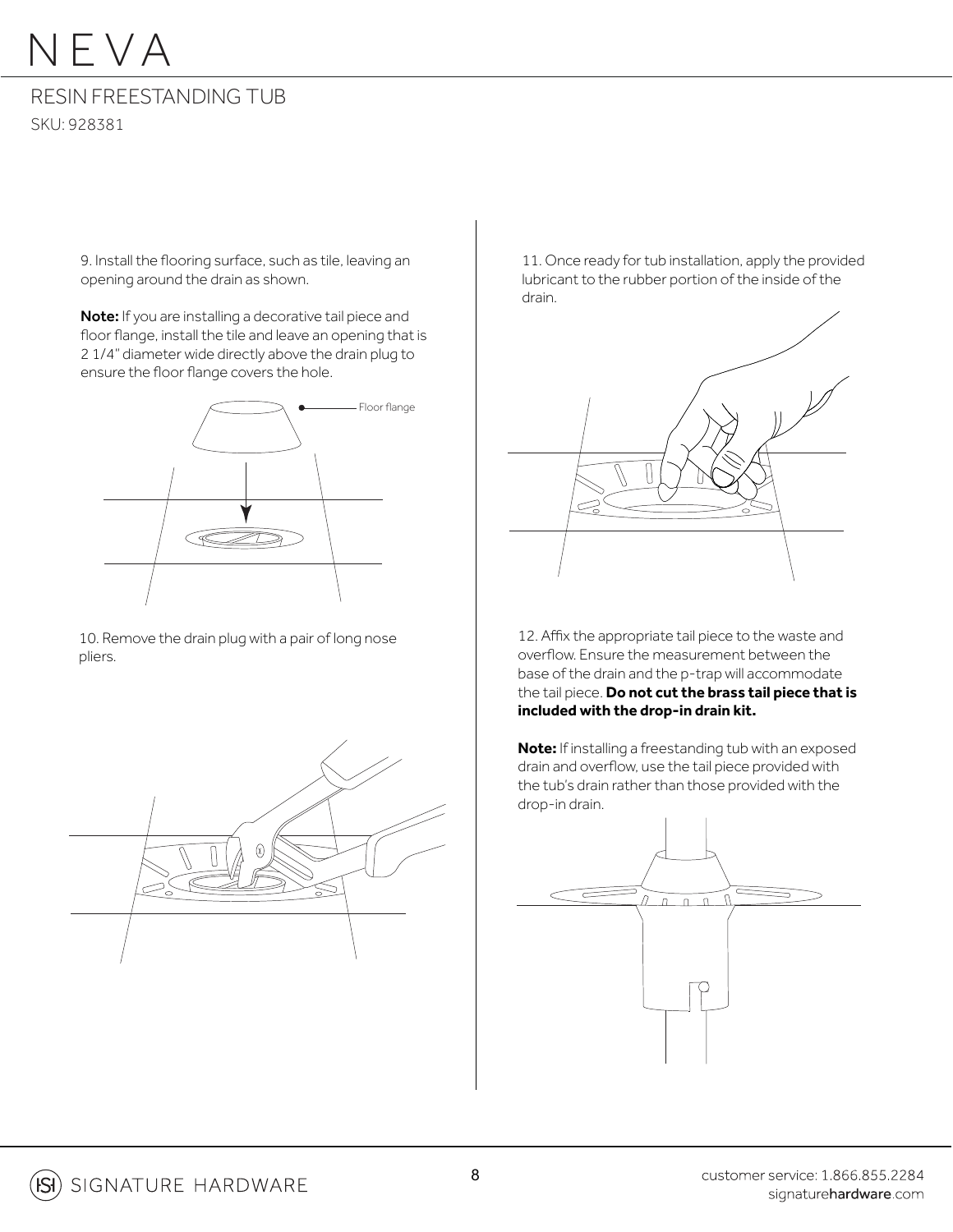#### RESIN FREESTANDING TUB SKU: 928381

Optional: If installing a separately purchased tail piece and floor flange, measure and cut the 12" tail piece to length by measuring from tub drain connection. Make sure the measurement extends 2" past the bottom of the drop-in drain fitting.



13. Apply the provided lubricant to the entire tail piece being used. Position the bathtub so that the tail piece is in line with the drop-in drain.



14. With caution, slowly drop the tub into position, inserting the tail piece into the drop-in drain.